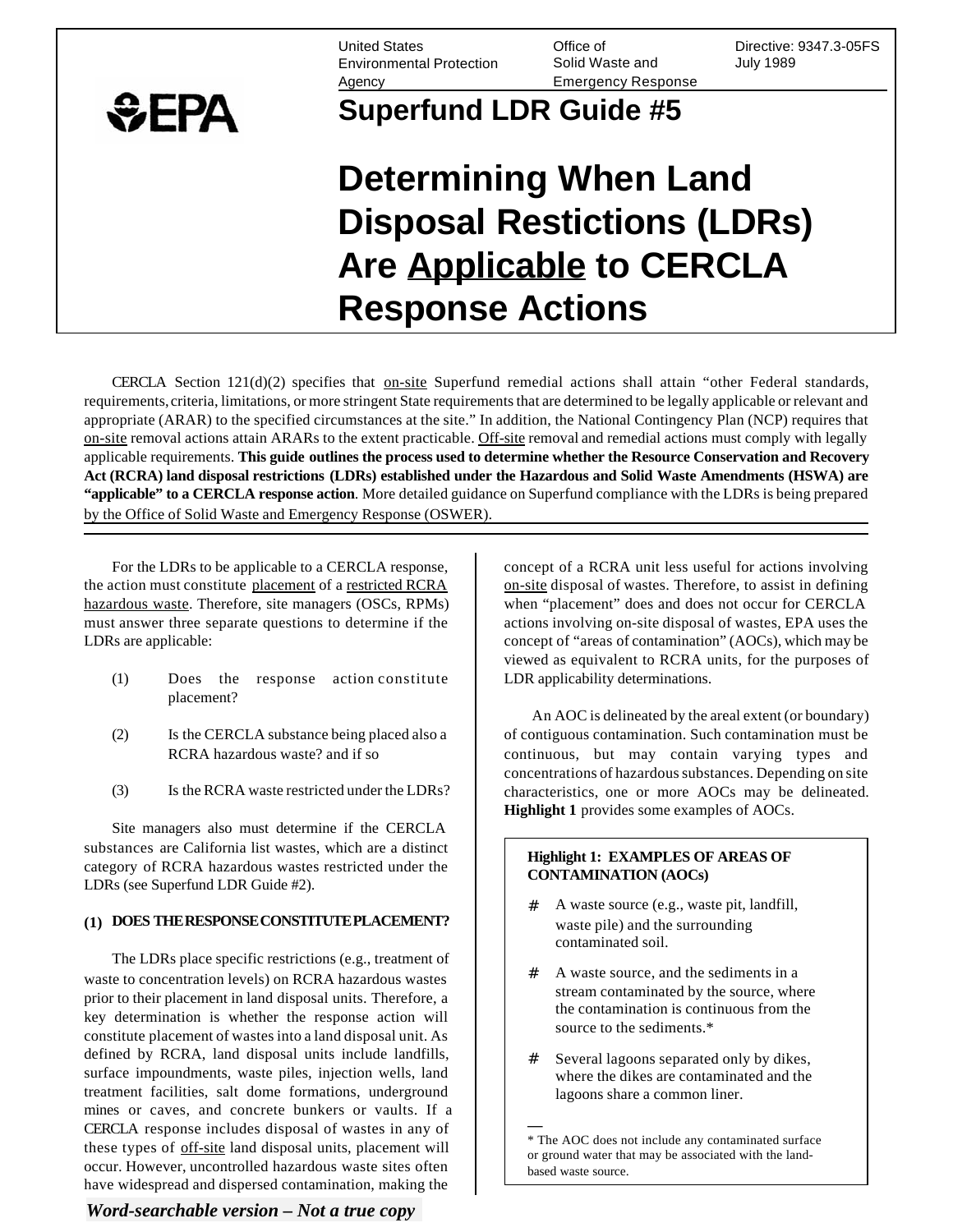For on-site disposal, placement occurs when wastes are moved from one AOC (or unit) into another AOC (or unit). Placement does not occur when wastes are left in place, or moved within a single AOC. **Highlight 2** provides scenarios of when placement does and does not occur, as defined in the proposed NCP. The Agency is current reevaluating the definition of placement prior to the promulgation of the final NCP, and therefore, these scenarios are subject to change.

#### **Highlight 2: PLACEMENT**

Placement does occur when wastes are:

- # Consolidated from different AOCs into a single AOC;
- # Moved outside of an AOC (for treatment or storage, for example) and returned to the same or a different AOC; or
- # Excavated from an AOC, placed in a separate unit, such as an incinerator or tank that is within the AOC, and redeposited into the same AOC.

Placement does not occur when wastes are:

- # Treated in situ;
- # Capped in place;
- # Consolidated within the AOC; or
- # Processed within the AOC (but not in a separate unit, such as a tank) to improve its structural stability (e.g., for capping or to support heavy machinery).

**In summary, if placement on-site or off-site does not occur, the LDRs are not applicable to the Superfund action.** 

#### **(2) IS THE CERCLA SUBSTANCE A RCRA HAZARDOUS WASTE?**

Because a CERCLA response must constitute placement of a restricted RCRA hazardous waste for the LDRs to be applicable, site managers must evaluate whether the contaminants at the CERCLA site are RCRA hazardous wastes. **Highlight 3** briefly describes the two types of RCRA hazardous wastes --listed and characteristic wastes.

#### **Highlight 3: RCRA HAZARDOUS WASTES**

A RCRA **solid waste\*** is hazardous if it is listed or exhibits a hazardous characteristic.

#### Listed RCRA Hazardous Wastes

Any waste listed in Subpart D of 40 CFR 261, including:

- # F waste codes (Part 261.31)
- # K waste codes (Part 261.32)
- $\#$  P waste codes (Part 261.33(e))
- # U waste codes (Part 261.33(f))

#### Characteristic RCRA Hazardous Wastes

Any waste exhibiting one of the following characteristics, as defined in 40 CFR 261:

- # Ignitability
- # Corrosivity
- # Reactivity

\_\_\_

# Extraction Procedure (EP) Toxicity

\* A solid waste is any material that is discarded or disposed of (i.e., abandoned, recycled in certain ways, or considered inherently waste-like). The waste may be solid, semi-solid, liquid, or a contained gaseous material. Exclusions from the definition (e.g., domestic sewage sludge) appear in 40 CFR 261.4(a). Exemptions (e.g., household wastes) are found in 40 CFR 261.4(b).

Site managers are not required to presume that a CERCLA hazardous substance is a RCRA hazardous waste unless there is affirmative evidence to support such a finding. Site managers, therefore, should use "reasonable efforts" to determine whether a substance is a RCRA listed or characteristic waste. (Current data collection efforts during CERCLA removal and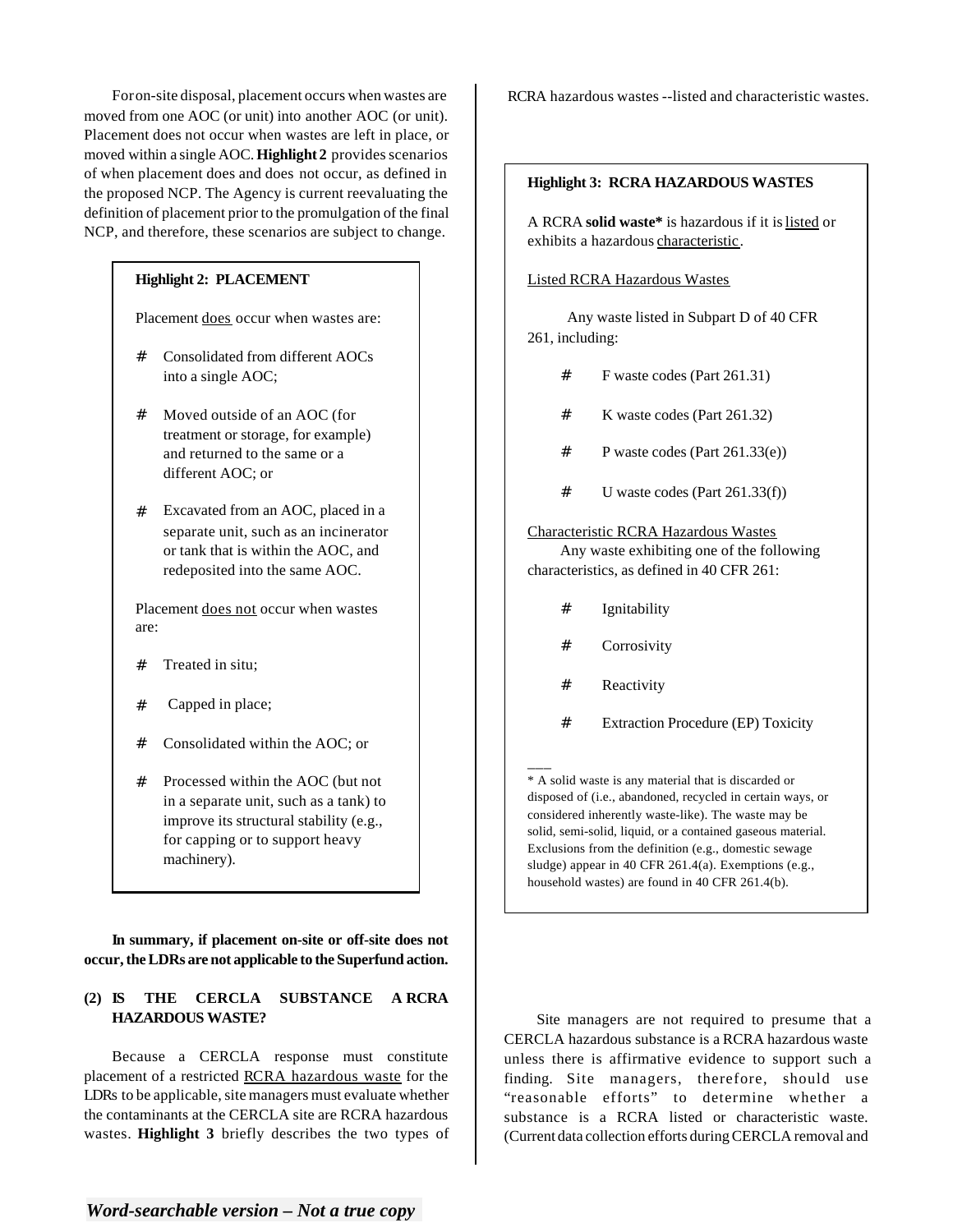remedial site investigations should be sufficient for this purpose.) For listed hazardous wastes, if manifests or labels are not available, this evaluation likely will require fairly specific information about the waste (e.g., source, prior use, process type) that is "reasonably ascertainable" within the scope of a Superfund investigation. Such information may be obtained from facility business records or from an examination of the processes used at the facility. For characteristic wastes, site managers may rely on the results of the tests described in 40 CFR 261.21 - 261.24 for each characteristic or on knowledge of the properties of the substance. Site managers should work with Regional RCRA staff, Regional Counsel, State RCRA staff, and Superfund enforcement personnel, as appropriate, in making these determinations.

In addition to understanding the two categories of RCRA hazardous wastes, site managers will also need to understand the derived-from rule, the mixture rule, and the contained-in interpretation to identify correctly whether a CERCLA substance is a RCRA hazardous waste. These three principles, as well as an introduction to the RCRA delisting process, are described below.

#### **Derived-from Rule (40 CFR 261.3(c)(2))**

The derived-from rule states that any solid waste derived from the treatment, storage, or disposal of a listed RCRA hazardous waste is itself a listed hazardous waste (regardless of the concentration of hazardous constituents). For example, ash and scrubber water from the incineration of a listed waste are hazardous wastes on the basis of the derived-from rule. Solid wastes derived from a characteristic hazardous waste are hazardous wastes only if they exhibit a characteristic.

#### **Mixture Rule (40 CFR 261.3(a)(2))**

Under the mixture rule, when any solid waste and a listed hazardous waste are mixed, the entire mixture is a listed hazardous waste. For example, if a generator mixes a drum of listed F006 electroplating waste with a non-hazardous wastewater (wastewaters are solid wastes see **Highlight 3**), the entire mixture of the F006 and wastewater is a listed hazardous waste. Mixtures of solid wastes, and characteristic hazardous wastes are hazardous

only if the mixture exhibits a characteristic.

#### **Contained-in Interpretation (OSW Memorandum dated November 13, 1986)**

The contained-in interpretation states that any mixture of a non-solid waste and a RCRA listed hazardous waste must be managed as a hazardous waste as long as the material contains (i.e., is above health-based levels) the listed hazardous waste. For example, if soil or ground water (i.e., both non-solid wastes) contain an F001 spent solvent, that soil or ground water must be managed as a RCRA hazardous waste, as long as it "contains" the F001 spent solvent.

#### **Delisting (40 CFR 260.20 and .22)**

To be exempted from the RCRA hazardous waste "system," a listed hazardous waste, a mixture of a listed and solid waste, or a derived-from waste must be delisted (according to 40 CFR 260.20 and .22). Characteristic hazardous wastes never need to be delisted, but can be treated to no longer exhibit the characteristic. A contained-in waste also does not have to be delisted; it only has to "no longer contain" the hazardous waste.

If site managers determine that the hazardous substance(s) at the site is a RCRA hazardous waste(s), they should also determine whether that RCRA waste is a California list waste. California list wastes are a distinct category of RCRA wastes restricted under the LDRs (see Superfund LDR Guide #2).

#### **(3) IS THE RCRA WASTE RESTRICTED UNDER THE LDRs?**

If a site manager determines that a CERCLA waste is a RCRA hazardous waste, this waste also must be restricted for the LDRs to be an applicable requirement. A RCRA hazardous waste becomes a restricted waste on its HSWA statutory deadline or sooner if the Agency promulgates a standard before the deadline. Because the LDRs are being phased in over a period of time (see **Highlight 4**), site managers may need to determine what type of restriction is in